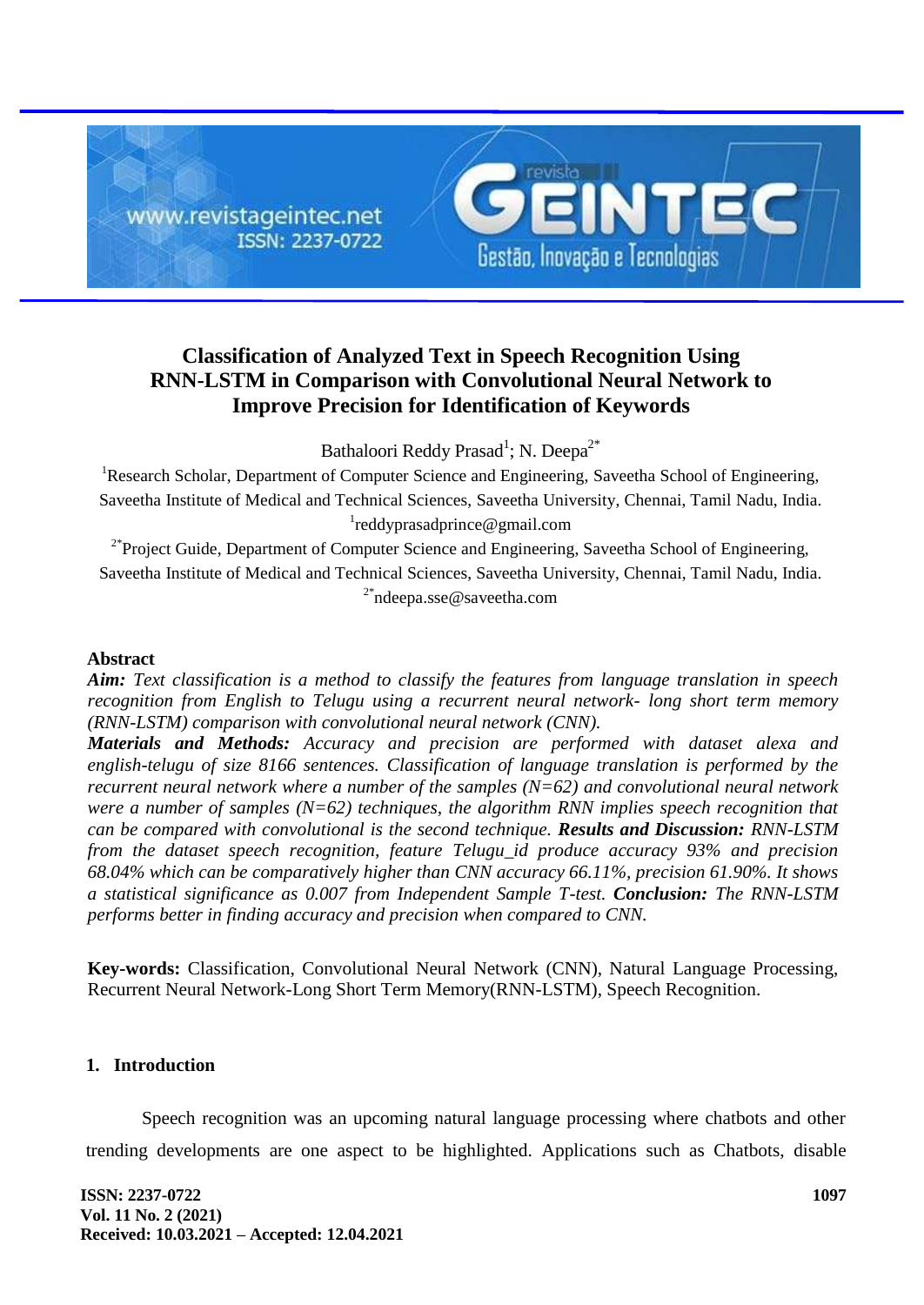people's communication devices, and so on are identified as latest generation utilized applications. The research aim was to prove better accuracy and precision using RNN-LSTM which has Relu and Softmax classifiers for proving best fit models and avoid overfitting. Nowadays speech recognition was the inbuilt feature in smart devices which was used for composing text and recognition of speech patterns. While accessing the speech from the user, the system needs to convert the physical signals into electrical signals which are processed with the help of a system microphone. After transmission of the audio file to the system, the system converts the electrical signals into digital signals such as binary $(0,1)$  [\(Lee et al. 2021\).](https://paperpile.com/c/8AQ5aN/gDPc) The application of this proposed system is converting speech to text forma[t\(Ning et al. 2020\)a](https://paperpile.com/c/8AQ5aN/guN1)nd translate text format into Telugu sentence[s\(Do, Sakti, and Nakamura](https://paperpile.com/c/8AQ5aN/aXZQ)  [2018\)](https://paperpile.com/c/8AQ5aN/aXZQ) then converting Telugu text into Telugu speech. Users can directly access their voice in English from Telugu. While accessing the Telugu audio system, users can also carry out the audio text and Telugu text for audio reference.

With references from reputed research documents from databases such as IEEE Xplore, Google scholar and Web of Science, etc., to motivate this idea. In the research work the identified 777 journal papers in IEEE Xplore and 497 articles on Google Scholar that relate relevant research work in speech recognition and language translation. The most cited journal follows, based on the speech recognition [\(Nassif et al. 2019\)](https://paperpile.com/c/8AQ5aN/q64L) has a maximum of 206 times authors cite, in his paper, he focused on Deep neural networks which focus on real-time applications and [\(Afouras et al. 2018\)](https://paperpile.com/c/8AQ5aN/nTbV) has a maximum of 185 times authors cited, in his paper, he focused on Deep visual audios, in speech recognition using sequence to sequence model, based on language translation [\(Zhang et al. 2017\)](https://paperpile.com/c/8AQ5aN/o71U) has a maximum of 70 times authors cited, in this paper he focused on translating English to Chinese subtitles using sequence to sequence learning and [\(\(Zhang et al. 2017; Su et al. 2018\)](https://paperpile.com/c/8AQ5aN/o71U+chad) has a maximum of 15 times authors cite, in this paper he focused on translating Chinese to English and English to German using sequential to sequential model. Based on the literature survey, [\(Zhang et al. 2017\)](https://paperpile.com/c/8AQ5aN/o71U) paper has the best study also Language translation from English to Chinese is done using a sequence to sequence model and can be prepared from one domain of language into another domain of language. Novel Natural Language processing was a major artificial intelligence systems that covered the computation in highlighting the voice interactive responses.

Previously our team has a rich experience in working on various research projects across multiple disciplines [\(Sathish and Karthick 2020; Varghese, Ramesh, and Veeraiyan 2019; S. R.](https://paperpile.com/c/8AQ5aN/8i2mQ+hcPIR+DLGfF+MQ90j+Ooe1V+NLmzy+BwrKE+V4jc6+0o6cN+7tEv6+VSsXs+BAs0B+GtW4x+cUIaO+sLF8S+igb1p)  [Samuel, Acharya, and Rao 2020; Venu, Raju, and Subramani 2019; M. S. Samuel et al. 2019; Venu,](https://paperpile.com/c/8AQ5aN/8i2mQ+hcPIR+DLGfF+MQ90j+Ooe1V+NLmzy+BwrKE+V4jc6+0o6cN+7tEv6+VSsXs+BAs0B+GtW4x+cUIaO+sLF8S+igb1p)  [Subramani, and Raju 2019; Mehta et al. 2019; Sharma et al. 2019; Malli Sureshbabu et al. 2019;](https://paperpile.com/c/8AQ5aN/8i2mQ+hcPIR+DLGfF+MQ90j+Ooe1V+NLmzy+BwrKE+V4jc6+0o6cN+7tEv6+VSsXs+BAs0B+GtW4x+cUIaO+sLF8S+igb1p)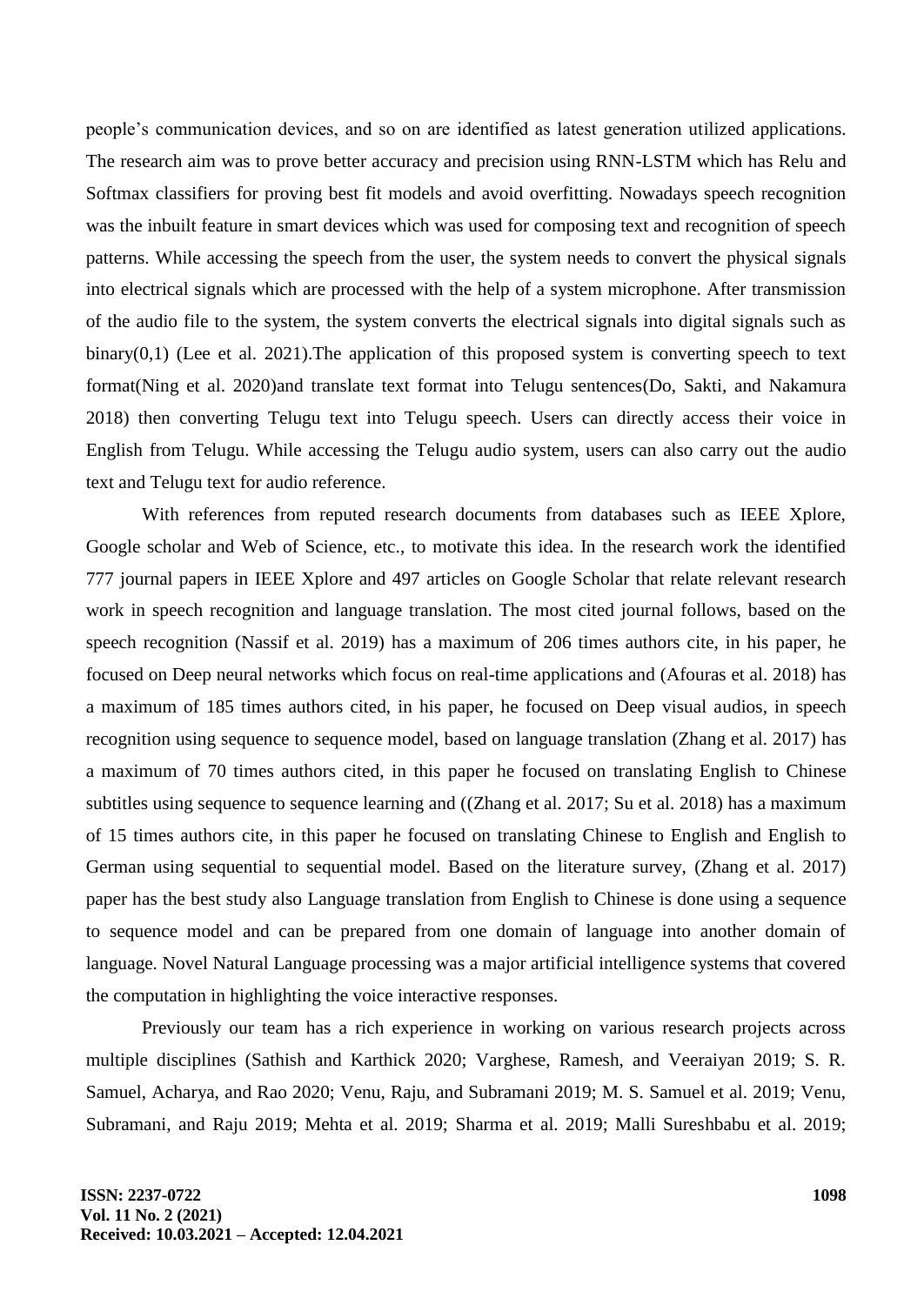[Krishnaswamy et al. 2020; Muthukrishnan et al. 2020; Gheena and Ezhilarasan 2019; Vignesh et al.](https://paperpile.com/c/8AQ5aN/8i2mQ+hcPIR+DLGfF+MQ90j+Ooe1V+NLmzy+BwrKE+V4jc6+0o6cN+7tEv6+VSsXs+BAs0B+GtW4x+cUIaO+sLF8S+igb1p)  [2019; Ke et al. 2019; Vijayakumar Jain et al. 2019; Jose, Ajitha, and Subbaiyan 2020\).](https://paperpile.com/c/8AQ5aN/8i2mQ+hcPIR+DLGfF+MQ90j+Ooe1V+NLmzy+BwrKE+V4jc6+0o6cN+7tEv6+VSsXs+BAs0B+GtW4x+cUIaO+sLF8S+igb1p) Now the growing trend in this area motivated us to pursue this project.

Speech classification is used for recognition purposes and the data size of speech increases significantly. This was the primary idea for various tasks such as google assistant, amazon echo, apple siri. Classification of speech recognition analyses the frequency and amplitude in the audio signals which helps to perform the classification of phrases. The primary goal of work is speech classification in language translation from english-telugu for improving the accuracy and precision using RNN-LSTM and comparing the better translations that have been proved with the encoder-decoder model that can avoid underfitting in translating the phrases. To identify the gender classification from Alexa voice dataset a Novel speech-id classification was used to predict the text based on languages using distinct procedures that can identify from the given input.

#### **2. Materials and Methods**

The research work was carried out in Saveetha School of Engineering, SIMATS, where the laboratory facilitates high configuration systems in the Data Analytics laboratory used to obtain the experimental results. The number of groups identified for the study were two with the sample size used for experimenting speech to text recognition using English Corpora is 62 and 62 with 156 samples as existing and proposed two groups[.\(Melcher 2003; Tabossi, Scott, and Burani 1991\).](https://paperpile.com/c/8AQ5aN/Sv8K+AWt9) The computation is performed using G-power 0.8 with alpha value is 0.05 and beta value is 0.2 with a confidence interval at 95%.

The dataset used was Alexa timing and converted sentences from the English language to Telugu sentences where the dataset size was 16332. It consists of 8166 English sentences and 8166 Telugu sentences. The complete data of "English and Telugu" has been extracted from kaggle.The translated text using novel speech-id classification based on dependent variables that have produced 93% of accuracy.

Jupyter Notebook was used for executing the proposed work. Algorithms are compatible with 64-bit, the system should support a minimum of 8GB RAM and 1TB ROM for processing the data and Intel i3 Processor. Python language (3.8.3) has been used for executing each cell in the proposed system.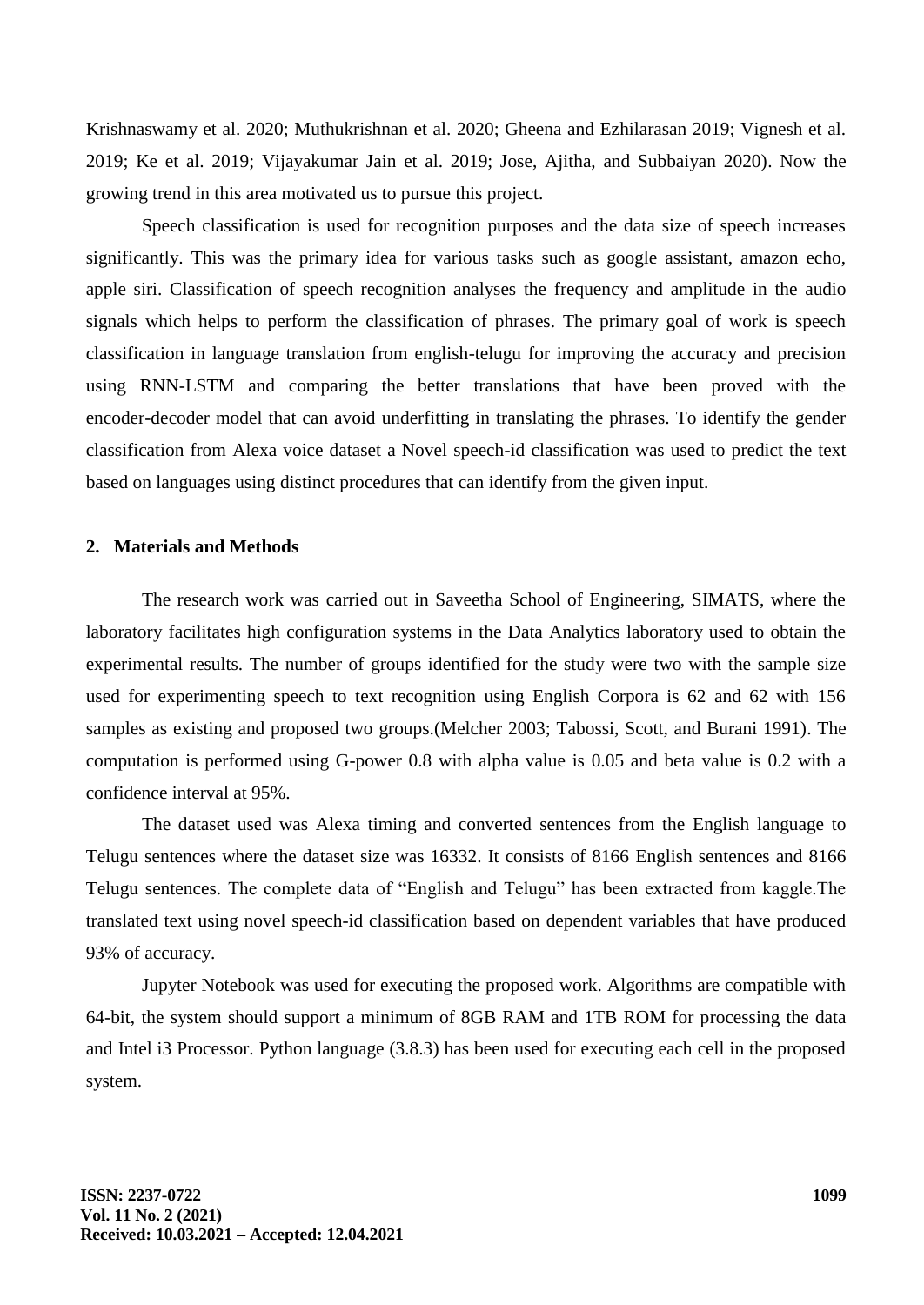#### **2.1 Sample Preparation Group 1 [Proposed Algorithm - Recurrent Neural Network]**

[\(Mou, Ghamisi, and Zhu 2017\)R](https://paperpile.com/c/8AQ5aN/limC)ecurrent Neural Network is the technique where the program was executed in sequential to sequential (seq2seq) manner. Long short term memory is the technique where the system stores the output as input and pre processes the input to the next iteration. It helps to model the connection of multiple hidden layers. Initially, padding will remove unnecessary words at the beginning of the sentence. Followed by padding, tokenizing is the process of breaking down the whole sentence into tiny units which helps the program to clear understanding of the text while developing natural language processing. Encoder-decoder model in recurrent neural networks is the program where the neural machine translation was performed in classical machine translation methods with the first sequence model consisting of the input sequence in the encoder and the second sequence model consisting of the target sequence. The activation functions in this encoder- decoder model are ReLu and Softmax functions. The Relu activation function helps the model to learn the non-linear dependencies and its range is [0,∞] followed by a range of Softmax functions is [0,1].

#### **2.2 Sample Preparation Group 2[Comparison Algorithm - Convolutional Neural Network]**

[\(Mou, Ghamisi, and Zhu 2017; Shelhamer, Long, and Darrell 2017\)](https://paperpile.com/c/8AQ5aN/limC+1eFv) The Convolutional neural network is the process of executing the program in a forward direction similar to a feed-forward neural network. Word embedding is the process of identifying the different words which have the same meaning and helps in identifying the representation of words that can perform the various tasks. In convolutional layer, filtering is the input with the activation function and extracting the specific features in the layer. A Fully connected layer is the process of executing the program where all the multilayer perceptrons can be interconnected and execute the program to give output followed by user instructions. The Softmax function is one of the activation functions which is used in this convolutional neural network. The advantage of this softmax activation function is that it gives the output as either 0 or 1. The range of softmax functions is [0,1].

The data collection for this work system is as follows, input audio file is encrypted and converted into electrical signals. Using machine code the electrical signals convert into binary code. The binary code consists of zeros and ones which can help the computer need to understand the data. Using the encoder-decoder model the ReLu (Rectified linear units) activation function encrypts the input file into hidden layers and processing with the weights and bias.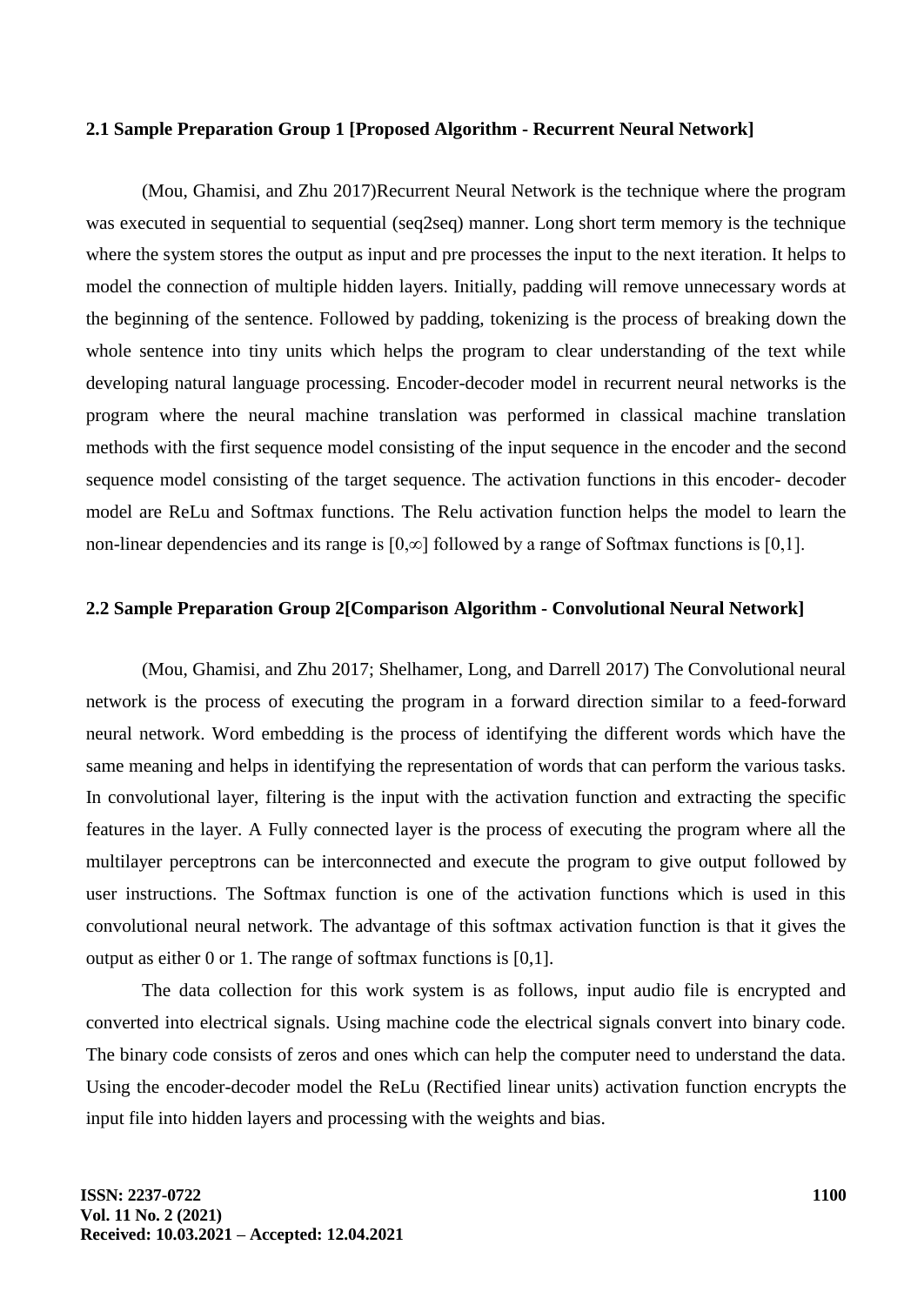For statistical implementation here the software is called IBM SPSS V26.0. Statistical package for social sciences is used for statistical calculations such as mean, standard deviation, significance and also plot the graphs etc., The independent variables are speech\_id and gender in speech\_id and the dependent variables are English \_id, loss of keywords, accuracy, and precision. In comparison with both RNN-LSTM and CNN, RNN-LSTM has more accuracy and precision (93,68.04) when compared to CNN accuracy and precision(66.11, 61.90).

# **3. Results**

Table 3 represents the Mean, Standard Deviation and Standard error mean are classified based on speech and translated text for training loss, accuracy and precision of the data. The accuracy of RNN-LSTM is better when compared to CNN.

Table 4 represents the significance of the data and standard error difference, where significance value of Accuracy for RNN-LSTM has 0.007 and CNN has 0.007. The significance value of precision for RNN-LSTM has 0.002 and CNN has 0.002. Fig. 1 represents the RNN-LSTM and CNN comparison of accuracy and precision value. RNN-LSTM has more accuracy with 93.00 and precision has 68.04 when compared to CNN accuracy with 66.11 and precision has 61.90.

| <b>RNNencoder-decoder algorithm</b>                          |  |  |  |  |  |  |
|--------------------------------------------------------------|--|--|--|--|--|--|
| Input: encoder_tokens of input                               |  |  |  |  |  |  |
| Function RNNenc-dec(E,D):                                    |  |  |  |  |  |  |
| 1. $X \rightarrow$ encoder input //Input layer               |  |  |  |  |  |  |
| $2.H \rightarrow X(\text{seq})$ //Forward RNN                |  |  |  |  |  |  |
| $3.H \leftarrow$ decoder target tokens(LSTM) // Backward RNN |  |  |  |  |  |  |
| $4.H=H(Forward RNN) + H(Backward RNN)$                       |  |  |  |  |  |  |
| 5. return $H,H(:,-1);$                                       |  |  |  |  |  |  |
| Output: decoder_target_tokens                                |  |  |  |  |  |  |

Table 1 - Pseudocode for RNN-LSTM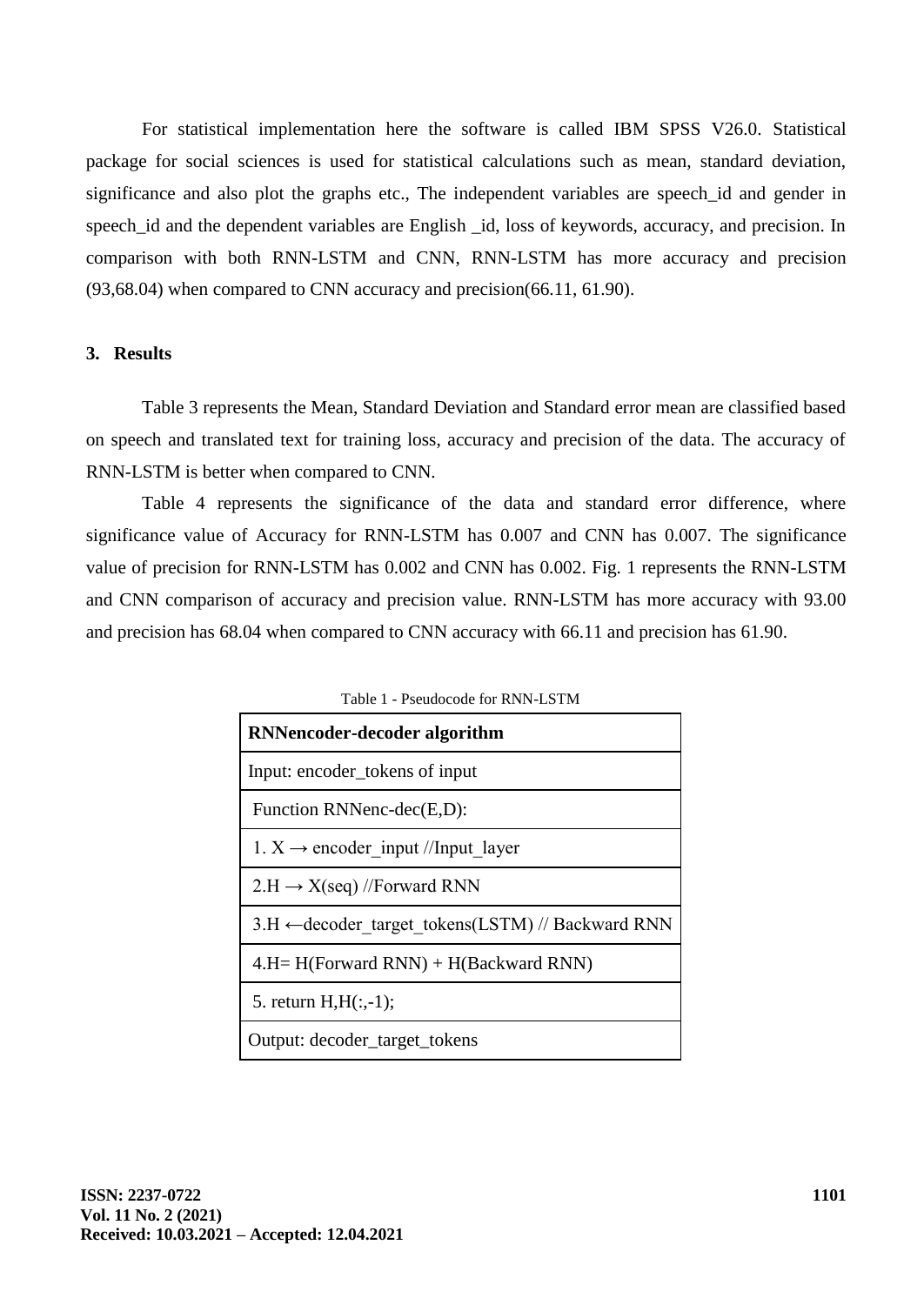| <b>CNN</b> algorithm                                                   |
|------------------------------------------------------------------------|
| Input: word_embedding_tokens of input                                  |
| Function $CNN(x)$ :                                                    |
| 1. Input $\rightarrow$ word embedding tokens //Input layer             |
| $2.H0 \rightarrow \text{max}$ poolin tokens(conv)//convolutional layer |
| $3.H1 \rightarrow$ target tokens(fully con) //fully connected layer    |
| 4. $H = H1$                                                            |
| 5.return Input, H                                                      |
| Output: target_tokens for input                                        |

Table 2 - Pseudocode for CNN

Fig. 1 represents the comparison of accuracy and precision with a significance value interval of 95% for RNN-LSTM and CNN. RNN-LSTM holds the accuracy of 93% compared with CNN has 66.11%. The precision of RNN-LSTM has 68.04% compared with CNN has 61.90%.

In performing the statistical analysis of 62 samples, RNN-LSTM obtained 9.415 standard deviation with 1.196 standard error while CNN obtained 3.947 standard deviation with 0.501 standard error(Table 3). The significance value smaller than 0.001 showed that our contention holds good. The independent variables change the input values with the corresponding dependent variables as output values(Fig. 1).



Fig. 1 - Simple Bar graph for Comparison of Accuracy and Precision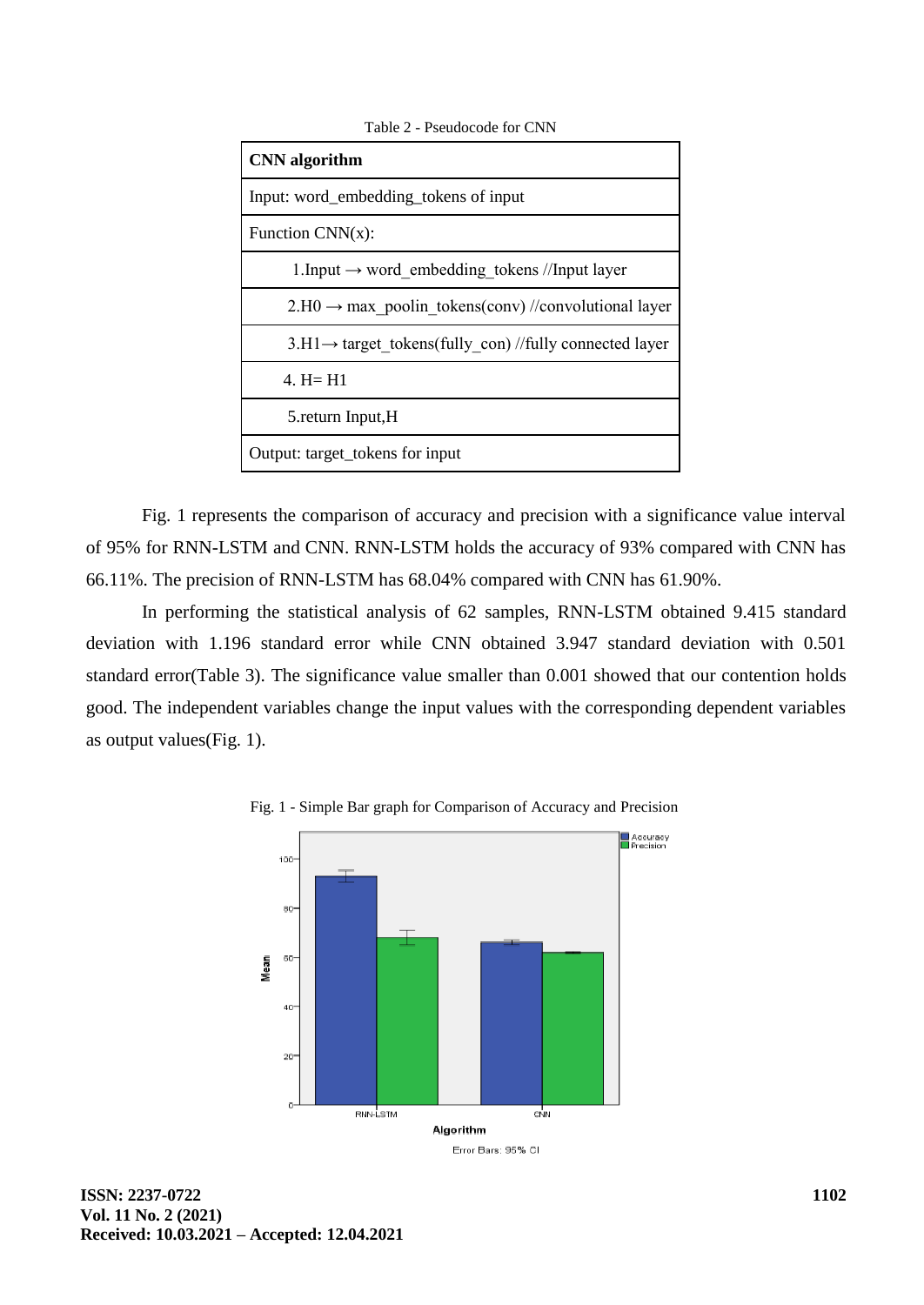Representing the higher RNN-LSTM in terms of mean, accuracy comparison with CNN. Variable results with its standard deviation ranging from 90 lower to 95 higher RNN where CNN standard deviation ranging from 65 lower to 70 higher. There is a significant difference between RNN-LSTM and CNN algorithms  $(p<0.005$  Independent sample test).X-axis:RNN-LSTM vs CNN Y-axis: Mean of accuracy and precision for identification of keywords  $\pm$  1 SD with 95 % CI

Table 3 - The statistical calculation such as mean, std. deviation and std. error mean for RNN-LSTM and CNN. Loss, accuracy, and precision are the parameters used in the t-test. The mean accuracy of RNN-LSTM is 93.00 and CNN is 66.11. The mean precision of RNN-LSTM is 68.04 and CNN is 61.90. T-Test for comparison for RNN-LSTM Std.Error Mean(1.660) and CNN (0.419)

| $1.100011$ , $1.00001$ , $0.0101$ , $0.00111$ , $0.00111$ |                  |    |             |                      |                       |  |  |  |  |  |
|-----------------------------------------------------------|------------------|----|-------------|----------------------|-----------------------|--|--|--|--|--|
|                                                           | <b>Algorithm</b> | N  | <b>Mean</b> | <b>Std.Deviation</b> | <b>Std.Error Mean</b> |  |  |  |  |  |
| Loss                                                      | <b>RNN-LSTM</b>  | 62 | 15.36       | 13.069               | 1.660                 |  |  |  |  |  |
|                                                           | <b>CNN</b>       | 62 | 11.95       | 3.298                | .419                  |  |  |  |  |  |
| Accuracy                                                  | <b>RNN-LSTM</b>  | 62 | 93.00       | 9.415                | 1.196                 |  |  |  |  |  |
|                                                           | <b>CNN</b>       | 62 | 66.11       | 3.947                | .501                  |  |  |  |  |  |
| Precision                                                 | <b>RNN-LSTM</b>  | 62 | 68.04       | 11.722               | 1.489                 |  |  |  |  |  |
|                                                           | CNN              | 62 | 61.90       | 1.086                | .138                  |  |  |  |  |  |

Table 4 - The statistical calculations for independent samples test between RNN-LSTM and CNN (p<0.005). This independent samples test consists of significance as 0.007, significance(2-tailed), mean difference, std.error difference, and lower and upper interval difference. The sig(2-tailed) for accuracy and precision is 0.002. Independent samples T-test is applied for comparison of RNN-LSTM and CNN with the confidence interval as 95% and level of significance as 0.05

|           |                                      | Leven's<br>test for<br>equality<br>of<br>variances<br>f | Leven's<br>test for<br>equality<br>of<br>variances<br>Sig. | t      | df     | Sig.<br>$(2 -$<br>tailed) | Mean<br><b>Difference</b> | Std.<br><b>Error</b> | Lower of<br>95%<br>Confidence<br>interval<br>difference | <b>Upper</b><br>of 95%<br>Confidence<br>interval<br>difference |
|-----------|--------------------------------------|---------------------------------------------------------|------------------------------------------------------------|--------|--------|---------------------------|---------------------------|----------------------|---------------------------------------------------------|----------------------------------------------------------------|
| Accuracy  | Equal<br>variance<br>assumed         | 7.468                                                   | .007                                                       | 20.738 | 122    | .000                      | 26.886                    | 1.296                | 24.320                                                  | 29.453                                                         |
|           | Equal<br>variances<br>not<br>assumed |                                                         |                                                            | 20.738 | 81.803 | .000                      | 26.886                    | 1.296                | 24.307                                                  | 29.465                                                         |
| Precision | Equal<br>variance<br>assumed         | 99.715                                                  | .002                                                       | 4.112  | 112    | .000                      | 6.148                     | 1.495                | 3.188                                                   | 9.108                                                          |
|           | Equal<br>variances<br>not<br>assumed |                                                         |                                                            | 4.112  | 62.047 | .000                      | 6.148                     | 1.495                | 3.160                                                   | 9.137                                                          |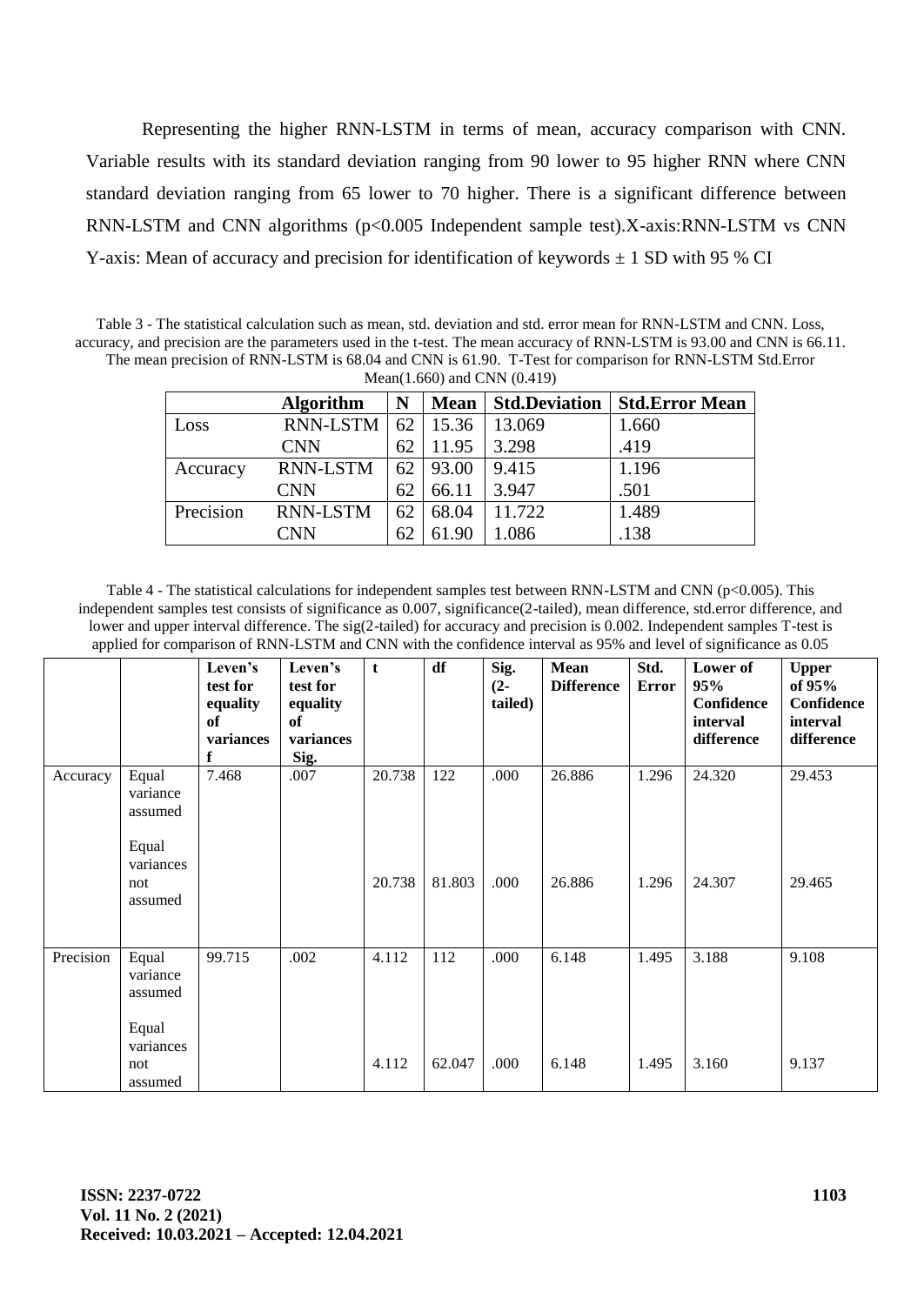#### **3.1 Discussion**

The statistical mean precision value obtained by the proposed system(RNN-LSTM) is 68.04 and the significance value is less with 0.002. For CNN statistical mean precision value is 61.90 and the significance value is less with 0.002.The RNN-LSTM is with better accuracy and precision when compared to CNN.

[\(Lee et al. 2021\)](https://paperpile.com/c/8AQ5aN/gDPc) system implemented for automatic speech recognition using softmax function using encoder-decoder model. A model is created which has no hyperparameters. By using this model overfitting can be reduced and the training process can be done easily. [\(Ning et al. 2020\)i](https://paperpile.com/c/8AQ5aN/guN1)n this research a system for localizing the video clips using sequence to sequence model. The author created a model using bi-directional recurrent neural network which is used in two phrases such as the video language matching and concatenating the video language into video content frames. In this system researcher provides an efficient model which performs the translating of the videos which is implemented by sequence to sequence model in RNN. [\(Do, Sakti, and Nakamura 2018\)](https://paperpile.com/c/8AQ5aN/aXZQ) For this problem research model which consists of continu translation of sequence to sequence and combining these models into single embedding, and this experiment can show the one word delay instead of full sentence delay in translation.

According to the discussion surveys of [\(Lee et al. 2021\),](https://paperpile.com/c/8AQ5aN/gDPc)[\(Ning et al. 2020\),](https://paperpile.com/c/8AQ5aN/guN1) [\(Do, Sakti, and](https://paperpile.com/c/8AQ5aN/aXZQ)  [Nakamura 2018\)](https://paperpile.com/c/8AQ5aN/aXZQ) the researchers designed a system for recognition of audio and translation using RNN technique which shows a wide range of outcomes. Research using RNN technique for language translation in speech recognition indicates higher accuracy and precision. So, study of the research observed that RNN shows comparatively better results in language translation in speech recognition.

Our institution is passionate about high quality evidence based research and has excelled in various fields [\(\(Vijayashree Priyadharsini 2019; Ezhilarasan, Apoorva, and Ashok Vardhan 2019;](https://paperpile.com/c/8AQ5aN/BnpQd+gZQ5g+wBf5L+qRw4H+Dx6fI+MzAtL+8Zc29)  [Ramesh et al. 2018; Mathew et al. 2020; Sridharan et al. 2019; Pc, Marimuthu, and Devadoss 2018;](https://paperpile.com/c/8AQ5aN/BnpQd+gZQ5g+wBf5L+qRw4H+Dx6fI+MzAtL+8Zc29)  [Ramadurai et al. 2019\).](https://paperpile.com/c/8AQ5aN/BnpQd+gZQ5g+wBf5L+qRw4H+Dx6fI+MzAtL+8Zc29) We hope this study adds to this rich legacy.

The training of input takes time for execution as speech id, audio frequency are being extracted. The extraction of features based on sequence flow and word to text processor. The future work of this research is to design a model for processing more number of speech id as well as language translation can be done in multiple languages such as tamil, malayalam, hindi, french etc., Increasing the audio compatibility for user audio accessing signals.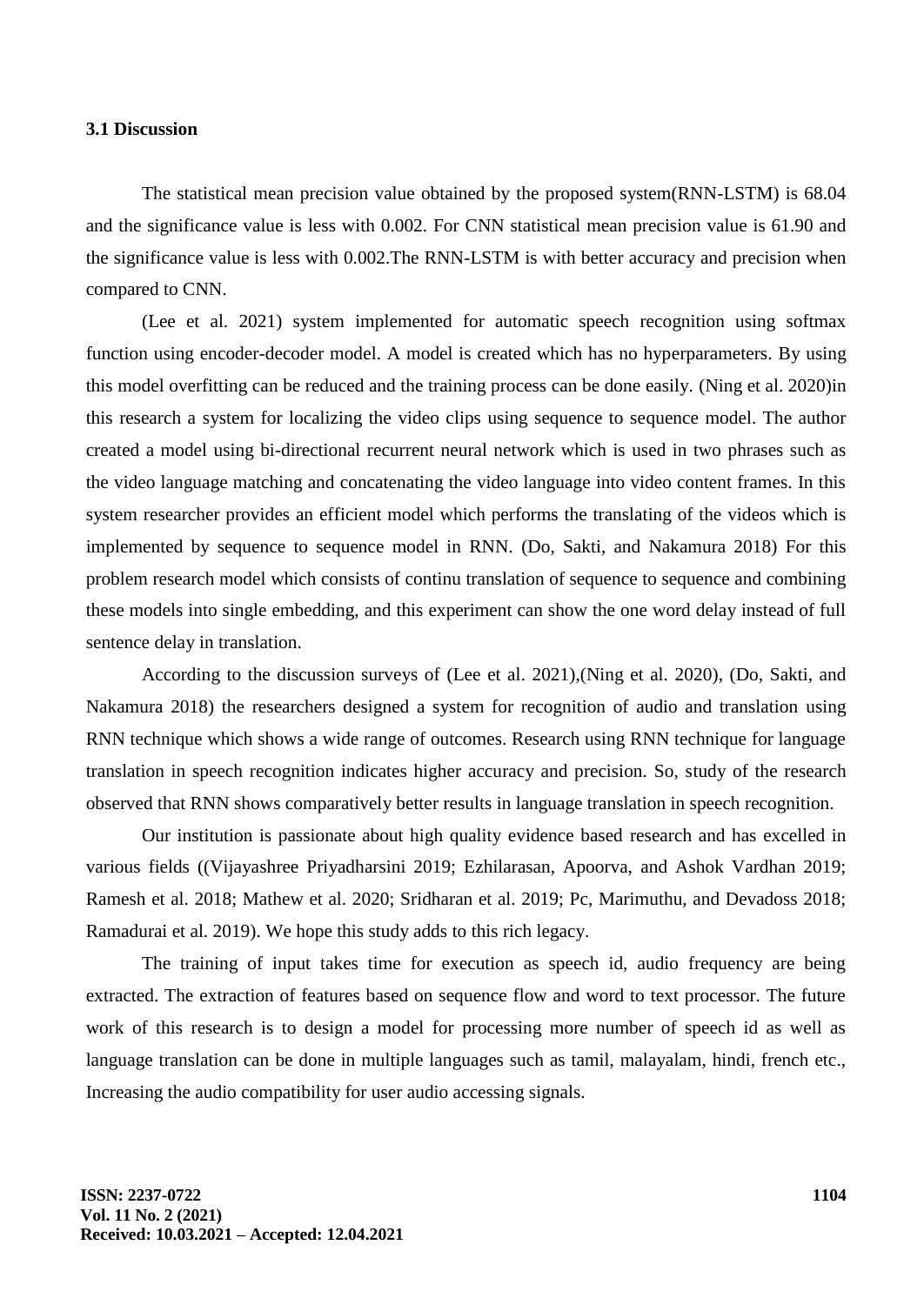## **4. Conclusion**

The prediction accuracy of RNN-LSTM models is high when compared to CNN in speech recognition. Recurrent neural networks have precision higher compared with CNN.

## **Declarations**

#### **Conflict of Interest**

No conflict of interest in this manuscript.

## **Author Contribution**

Bathaloori Reddy Prasad - Methodology, Text to speech analysis, Writing original manuscript, Mrs.N.Deepa, - Review and editing, Supervision and Validation.

#### **Acknowledgment**

The authors would like to express their gratitude towards Saveetha School of Engineering, Saveetha Institute of Medical and Technical Sciences (Formerly known as Saveetha University) for providing the necessary infrastructure to carry out this work successfully.

## **Funding**

We thank the following organizations for providing financial support that enabled us to complete the study.

Cyclotron Technologies, Chennai.

- 1. Saveetha University
- 2. Saveetha Institute of Medical and Technical Sciences.
- 3. Saveetha School of Engineering.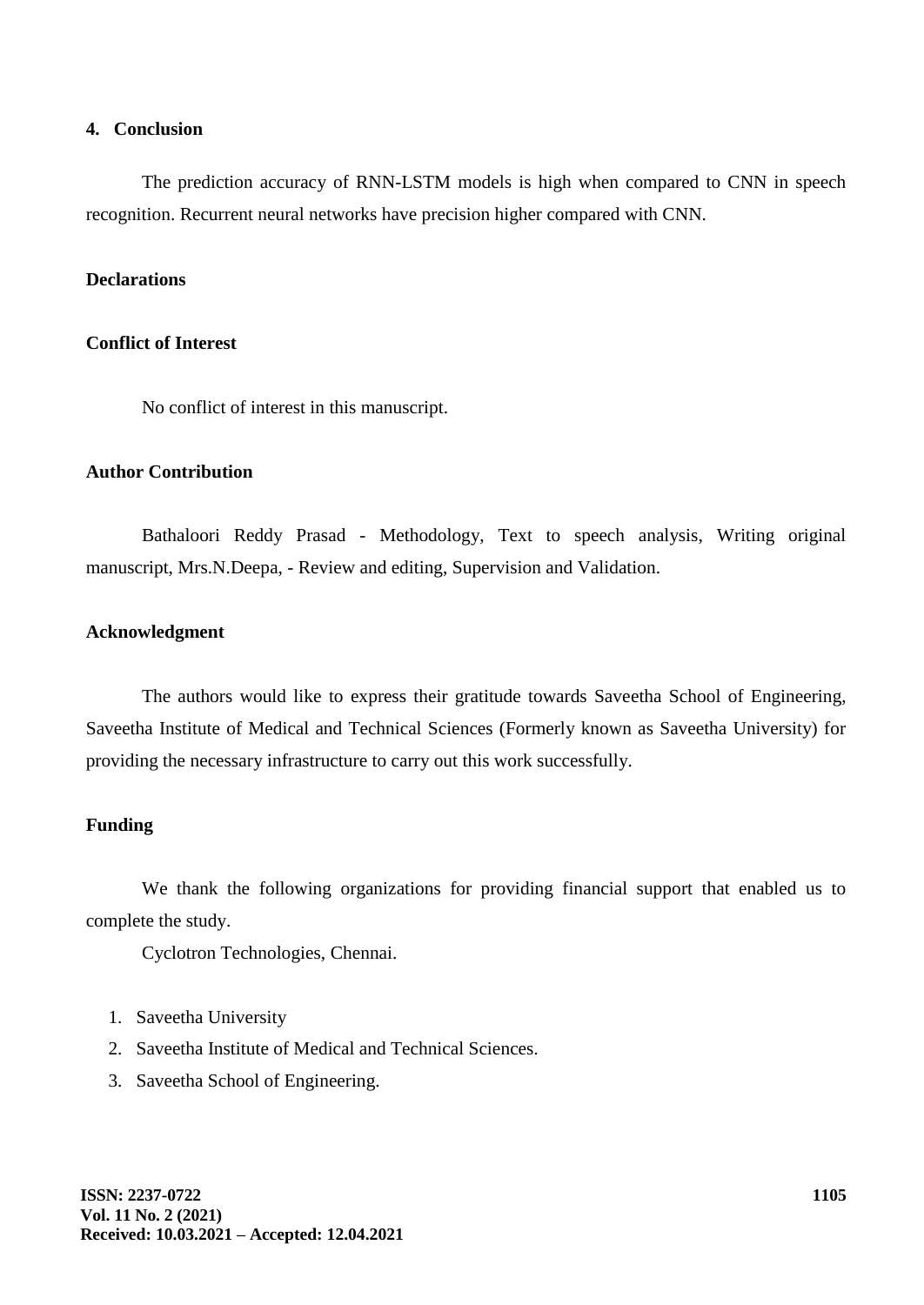# **References**

Afouras, T., Chung, J.S., Senior, A., Vinyals, O., & Zisserman, A. (2018). Deep audio-visual speech recognition. *IEEE transactions on pattern analysis and machine intelligence*[, December.](http://paperpile.com/b/8AQ5aN/nTbV)  [https://doi.org/](http://paperpile.com/b/8AQ5aN/nTbV)[10.1109/TPAMI.2018.2889052.](http://dx.doi.org/10.1109/TPAMI.2018.2889052)

Do, Q.T., Sakti, S., & Nakamura, S. (2018). Sequence-to-sequence models for emphasis speech translation. *IEEE/ACM Transactions on Audio, Speech, and Language Processing*, *26*(10), 1873-1883. [https://doi.org/10.1109/taslp.2018.2846402](https://doi.org/)[.](http://paperpile.com/b/8AQ5aN/aXZQ)

Ezhilarasan, D., Apoorva, V.S., & Ashok Vardhan, N. (2019). Syzygium cumini extract induced reactive oxygen species‐mediated apoptosis in human oral squamous carcinoma cells. *Journal of Oral Pathology & Medicine*, *48*(2), 115-121.

Gheena, S., & Ezhilarasan, D. (2019). Syringic acid triggers reactive oxygen species–mediated cytotoxicity in HepG2 cells. *Human & experimental toxicology*, *38*(6), 694-702.

Jose, J., & Subbaiyan, H. (2020). Different treatment modalities followed by dental practitioners for ellis class 2 fracture–A questionnaire-based survey. *The Open Dentistry Journal*, *14*(1) [59–65.](http://paperpile.com/b/8AQ5aN/igb1p)

Ke, Y., Al Aboody, M.S., Alturaiki, W., Alsagaby, S.A., Alfaiz, F.A., Veeraraghavan, V.P., & Mickymaray, S. (2019). Photosynthesized gold nanoparticles from Catharanthus roseus induces caspase-mediated apoptosis in cervical cancer cells (HeLa). *Artificial cells, nanomedicine, and biotechnology*, *47*(1), 1938-1946.

Krishnaswamy, H., Muthukrishnan, S., Thanikodi, S., Antony, G. A., & Venkatraman, V. (2020). Investigation of air conditioning temperature variation by modifying the structure of passenger car using computational fluid dynamics. *T hermal Science*, *24*(1 Part B), 495-498.

Lee, H., Kang, W.H., Cheon, S.J., Kim, H., & Kim, N.S. (2021). Gated Recurrent Context: Softmax-Free Attention for Online Encoder-Decoder Speech Recognition. *IEEE/ACM Transactions on Audio, Speech, and Language Processing*, *29*, 710-71[9.](http://paperpile.com/b/8AQ5aN/gDPc)  [https://doi.org/](http://paperpile.com/b/8AQ5aN/gDPc)[10.1109/taslp.2021.3049344.](http://dx.doi.org/10.1109/taslp.2021.3049344)

Malli Sureshbabu, N., Selvarasu, K., Nandakumar, M., & Selvam, D. (2019). Concentrated growth factors as an ingenious biomaterial in regeneration of bony defects after periapical surgery: A report of two cases. *Case reports in dentistry*, *2019*.

Mathew, M.G., Samuel, S.R., Soni, A.J., & Roopa, K.B. (2020). Evaluation of adhesion of Streptococcus mutans, plaque accumulation on zirconia and stainless steel crowns, and surrounding gingival inflammation in primary molars: Randomized controlled trial. *Clinical oral investigations*, *24*(9), 3275-3280[.. https://link.springer.com/article/10.1007/s00784-020-03204-9.](http://paperpile.com/b/8AQ5aN/qRw4H)

Mehta, M., Tewari, D., Gupta, G., Awasthi, R., Singh, H., Pandey, P., & Satija, S. (2019). Oligonucleotide therapy: an emerging focus area for drug delivery in chronic inflammatory respiratory diseases. *Chemico-biological interactions*, *308*, 206-215.

[Melcher, Joseph M. \(2003\). An Exploratory Study of the Effects of Using Speech Recognition to](Melcher,%20Joseph%20M.%20(2003).%20An%20Exploratory%20Study%20of%20the%20Effects%20of%20Using%20Speech%20Recognition%20to%20Write.%20)  [Write.](Melcher,%20Joseph%20M.%20(2003).%20An%20Exploratory%20Study%20of%20the%20Effects%20of%20Using%20Speech%20Recognition%20to%20Write.%20) *[PsycEXTRA Dataset](http://paperpile.com/b/8AQ5aN/Sv8K)*[. https://doi.org/](http://paperpile.com/b/8AQ5aN/Sv8K)[10.1037/e416902005-255](http://dx.doi.org/10.1037/e416902005-255)

Mou, L., Ghamisi, P., & Zhu, X.X. (2017). Deep recurrent neural networks for hyperspectral image classification. *IEEE Transactions on Geoscience and Remote Sensing*, *55*(7), 3639-3655.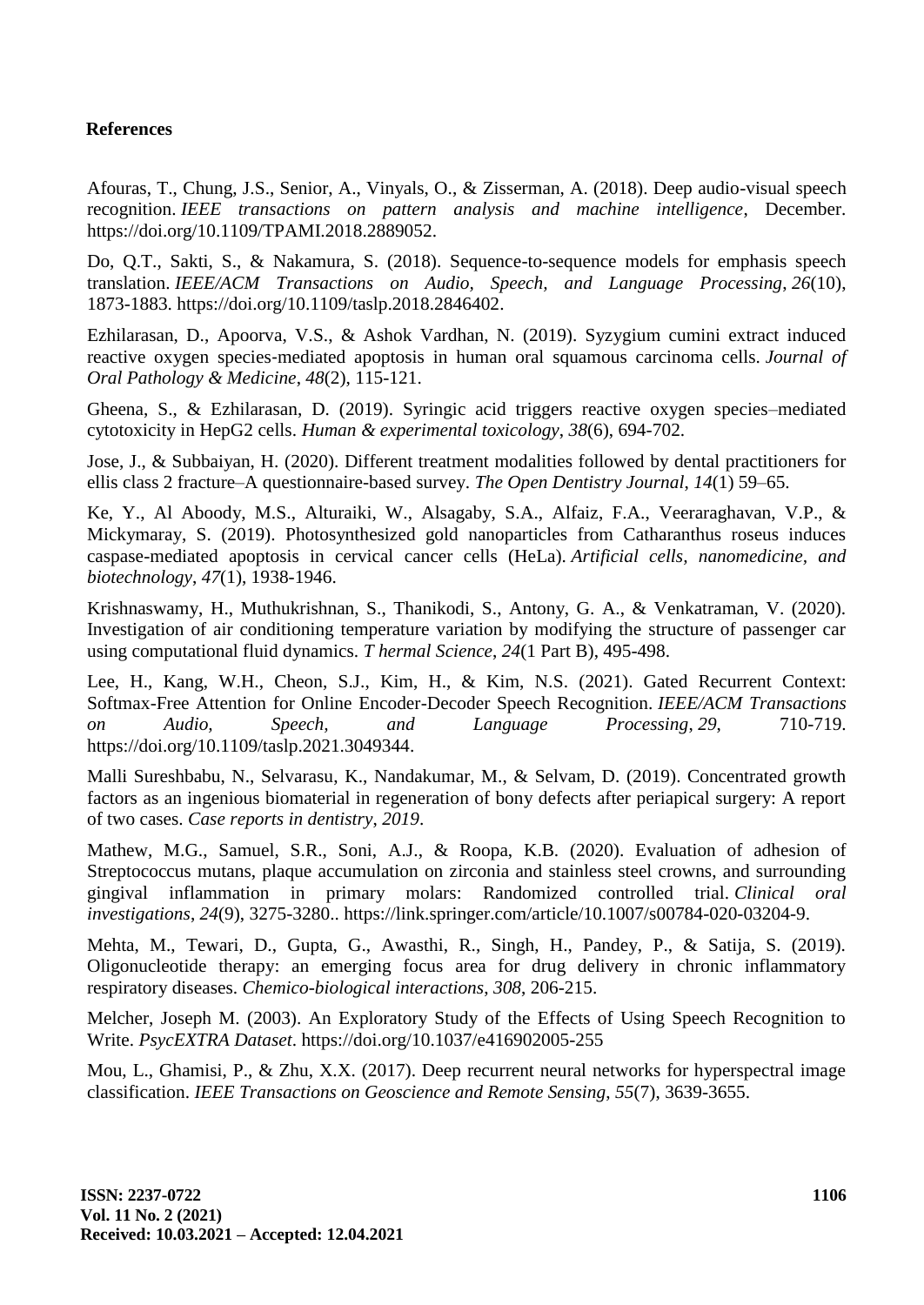Muthukrishnan, S., Krishnaswamy, H., Thanikodi, S., Sundaresan, D., & Venkatraman, V. (2020). Support vector machine for modelling and simulation of Heat exchangers. *Thermal Science*, *24*  (1 Part B), 499-503

Nassif, A. B., Shahin, I., Attili, I., Azzeh, M., & Shaalan, K. (2019). Speech recognition using deep neural networks: A systematic review. *IEEE access, 7*, 19143-19165.

https://doi.org/10.1109/access.2019.289688[0.](http://paperpile.com/b/8AQ5aN/q64L)

Ning, K., Cai, M., Xie, D., & Wu, F. (2019). An Attentive Sequence to Sequence Translator for Localizing Video Clips by Natural Language. *IEEE Transactions on Multimedia*, *22*(9), 2434-244[3.](http://paperpile.com/b/8AQ5aN/guN1)  [https://doi.org/](http://paperpile.com/b/8AQ5aN/guN1)[10.1109/tmm.2019.2957854.](http://dx.doi.org/10.1109/tmm.2019.2957854)

PC, J., Marimuthu, T., Devadoss, P., & Kumar, S.M. (2018). Prevalence and measurement of anterior loop of the mandibular canal using CBCT: A cross sectional study. *Clinical implant dentistry and related research*, *20*(4), 531-53[4. https://europepmc.org/article/med/29624863.](http://paperpile.com/b/NJjhNX/Pdesb)

Ramadurai, N., Gurunathan, D., Samuel, A.V., Subramanian, E., & Rodrigues, S.J. (2019). Effectiveness of 2% Articaine as an anesthetic agent in children: randomized controlled trial. *Clinical oral investigations*, *23*(9), 3543-3550

Ramesh, A., Varghese, S., Jayakumar, N.D., & Malaiappan, S. (2018). Comparative estimation of sulfiredoxin levels between chronic periodontitis and healthy patients–A case-control study. *Journal of periodontology*, *89*(10), 1241-1248.

Samuel, M.S., Bhattacharya, J., Raj, S., Santhanam, N., Singh, H., & Singh, N.P. (2019). Efficient removal of Chromium (VI) from aqueous solution using chitosan grafted graphene oxide (CS-GO) nanocomposite. *International journal of biological macromolecules*, *121*, 285-292.

Samuel, S.R., Acharya, S., & Rao, J.C. (2020). School Interventions–based Prevention of Early-Childhood Caries among 3–5-year-old children from very low socioeconomic status: Two-year randomized trial. *Journal of public health dentistry*, *80*(1), 51-60.

Sathish, T., & Karthick, S. (2020). Wear behaviour analysis on aluminium alloy 7050 with reinforced SiC through taguchi approach. *Journal of Materials Research and Technology*, *9*(3), 3481-3487

Sharma, P., Mehta, M., Dhanjal, D.S., Kaur, S., Gupta, G., Singh, H., & Satija, S. (2019). Emerging trends in the novel drug delivery approaches for the treatment of lung cancer. *Chemico-biological interactions*, *309*, 108720.

Shelhamer, E., Jonathan, L., & [Trevor, D. \(2017\). Fully Convolutional Networks for Semantic](http://paperpile.com/b/8AQ5aN/1eFv)  [Segmentation.](http://paperpile.com/b/8AQ5aN/1eFv) *[IEEE Transactions on Pattern Analysis and Machine Intelligence](http://paperpile.com/b/8AQ5aN/1eFv)*, *39*[\(4\), 640–651.](http://paperpile.com/b/8AQ5aN/1eFv)

Sridharan, G., Ramani, P., Patankar, S., & Vijayaraghavan, R. (2019). Evaluation of salivary metabolomics in oral leukoplakia and oral squamous cell carcinoma. *Journal of Oral Pathology & Medicine*, *48*(4), 299-306.

Su, J., Zeng, J., Xiong, D., Liu, Y., Wang, M., & Xie, J. (2018). A hierarchy-to-sequence attentional neural machine translation model. *IEEE/ACM Transactions on Audio, Speech, and Language Processing*, *26*(3), 623-63[2. https://doi.org/10.1109/taslp.2018.2789721.](http://paperpile.com/b/8AQ5aN/chad)

[Tabossi, Patrizia, Donia Scott, and Christina Burani. 1991. Word Recognition in Continuous Speech.](http://paperpile.com/b/8AQ5aN/AWt9) *[PsycEXTRA Dataset](http://paperpile.com/b/8AQ5aN/AWt9)*[. https://doi.org/](http://paperpile.com/b/8AQ5aN/AWt9)[10.1037/e665402011-620](http://dx.doi.org/10.1037/e665402011-620)

Varghese, S.S., Ramesh, A., & Veeraiyan, D.N. (2019). Blended Module‐Based Teaching in Biostatistics and Research Methodology: A Retrospective Study with Postgraduate Dental Students. *Journal of dental education*, *83*(4), 445-450.